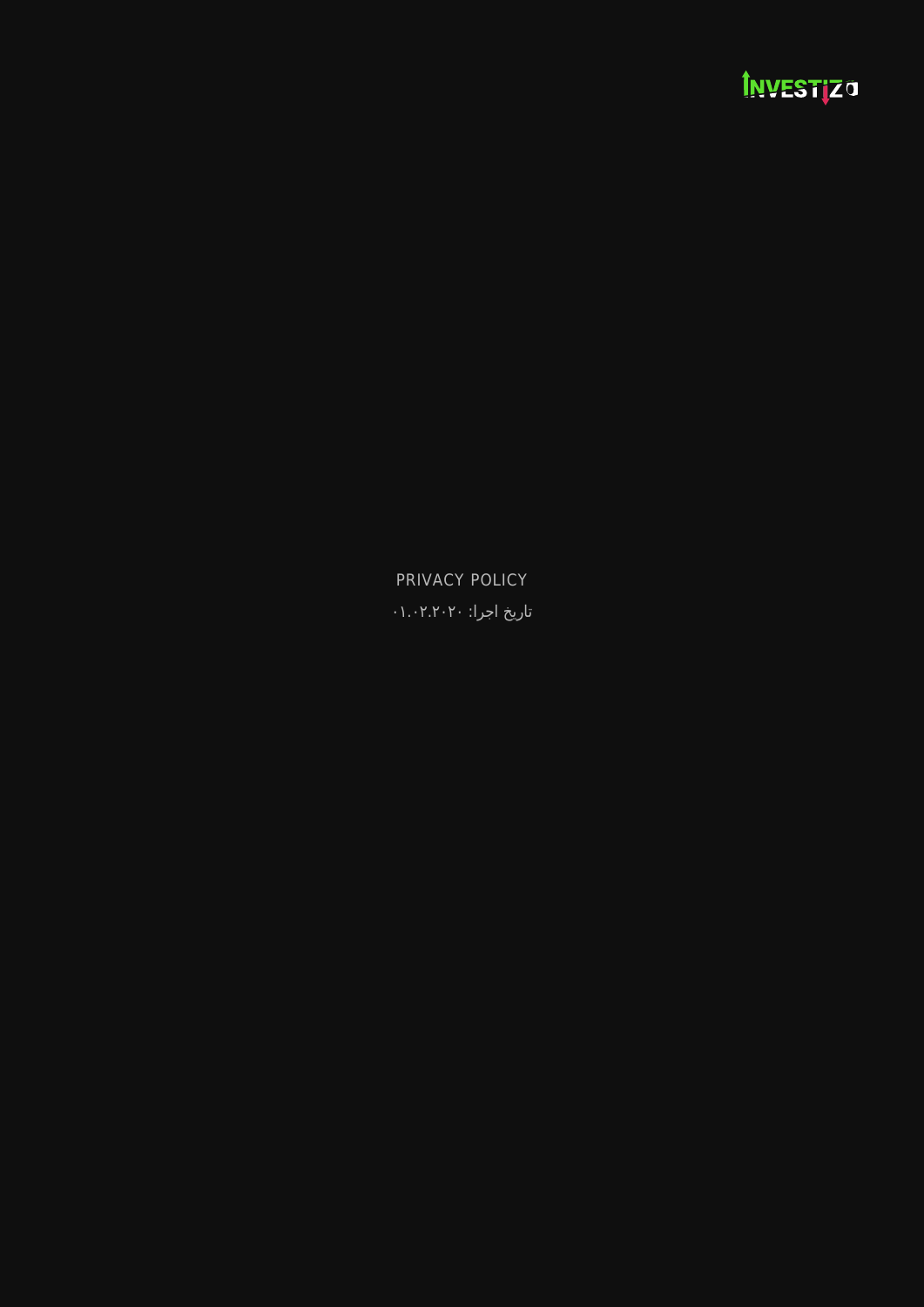Investizo LTD. ("us", "we", or "our") operates the https://investizo.com/ website (hereinafter referred to as the "Service").

This page informs you of our policies regarding the collection, use and disclosure of personal data when . you use our Service and the choices you have associated with that data

We use your data to provide and improve the Service. By using the Service, you agree to the collection and use of information in accordance with this policy. Unless otherwise defined in this Privacy Policy, the terms used in this Privacy Policy have the same meanings as in our Terms and Conditions, accessible from /https://investizo.com

# Definitions

Service •

.Service is the https://investizo.com/ website operated by Investizo LTD

Personal Data •

Personal Data means data about a living individual who can be identified from those data (or from those and fother information either in our possession or likely to come into our possession

Usage Data •

Usage Data is data collected automatically either generated by the use of the Service or from the Service infrastructure itself (for example, the duration of a page visit

- Cookies .(Cookies are small files stored on your device (computer or mobile device
	- Data Controller •

Data Controller means the natural or legal person who (either alone or jointly or in common with other persons) determines the purposes for which and the manner in which any personal information are, or are to be, processed. . For the purpose of this Privacy Policy, we are a Data Controller of your Personal Data

- Data Processors (or Service Providers) . Data Processor (or Service Provider) means any natural or legal person who processes the data on behalf of the Data Controller. We may use the services of various Service Providers in order to process your data more effectively.
	- Data Subject (or User) Data Subject is any living individual who is using our Service and is the subject of Personal Data.

# Information Collection and Use

We collect several different types of information for various purposes to provide and improve our Service to you.

## Types of Data Collected

Personal Data While using our Service, we may ask you to provide us with certain personally identifiable information that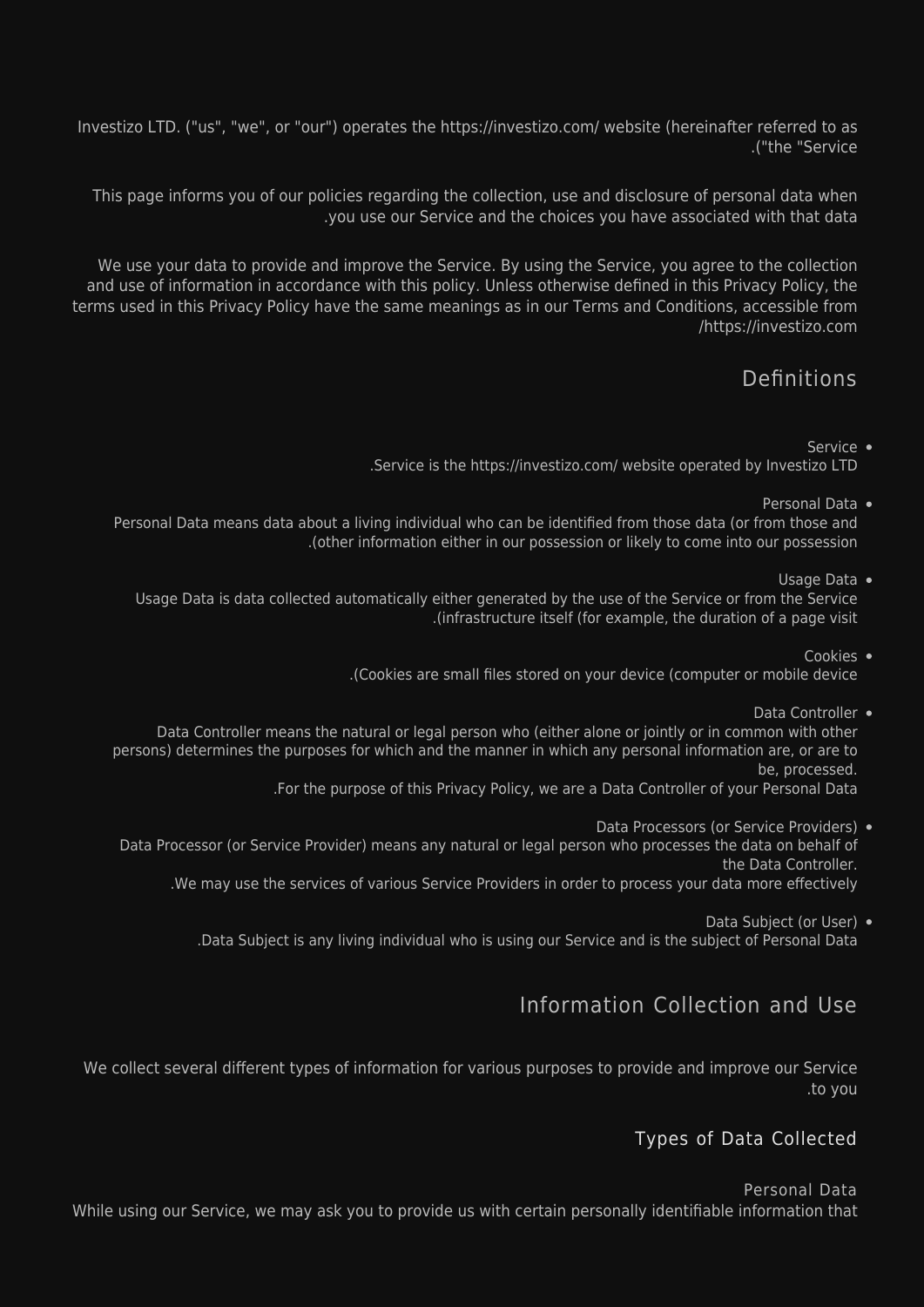can be used to contact or identify you ("Personal Data"). Personally identifiable information may include, to the limited to:

- Email address •
- First name and last name  $\bullet$ 
	- Phone number •
- Address, State, Province, ZIP/Postal code, City .
	- Cookies and Usage Data .

We may use your Personal Data to contact you with newsletters, marketing or promotional materials and other information that may be of interest to you. You may opt out of receiving any, or all, of these communications from us by following the unsubscribe link or the instructions provided in any email we send.

#### Usage Data

We may also collect information on how the Service is accessed and used ("Usage Data"). This Usage Data may include information such as your computer's Internet Protocol address (e.g. IP address), browser type, browser version, the pages of our Service that you visit, the time and date of your visit, the time spent on those pages, unique device identifiers and other diagnostic data.

#### Location Data

We may use and store information about your location if you give us permission to do so ("Location Data"). We use this data to provide features of our Service, to improve and customise our Service

You can enable or disable location services when you use our Service at any time by way of your device settings.

#### Tracking & Cookies Data

We use cookies and similar tracking technologies to track the activity on our Service and we hold certain information.

Cookies are files with a small amount of data which may include an anonymous unique identifier. Cookies are sent to your browser from a website and stored on your device. Other tracking technologies are also used such as beacons, tags and scripts to collect and track information and to improve and analyse our Service.

You can instruct your browser to refuse all cookies or to indicate when a cookie is being sent. However, if . you do not accept cookies, you may not be able to use some portions of our Service

#### : Examples of Cookies we use

- Session Cookies. We use Session Cookies to operate our Service .
- settings Preference Cookies. We use Preference Cookies to remember your preferences and various settings.
	- **. Security Cookies. We use Security Cookies for security purposes**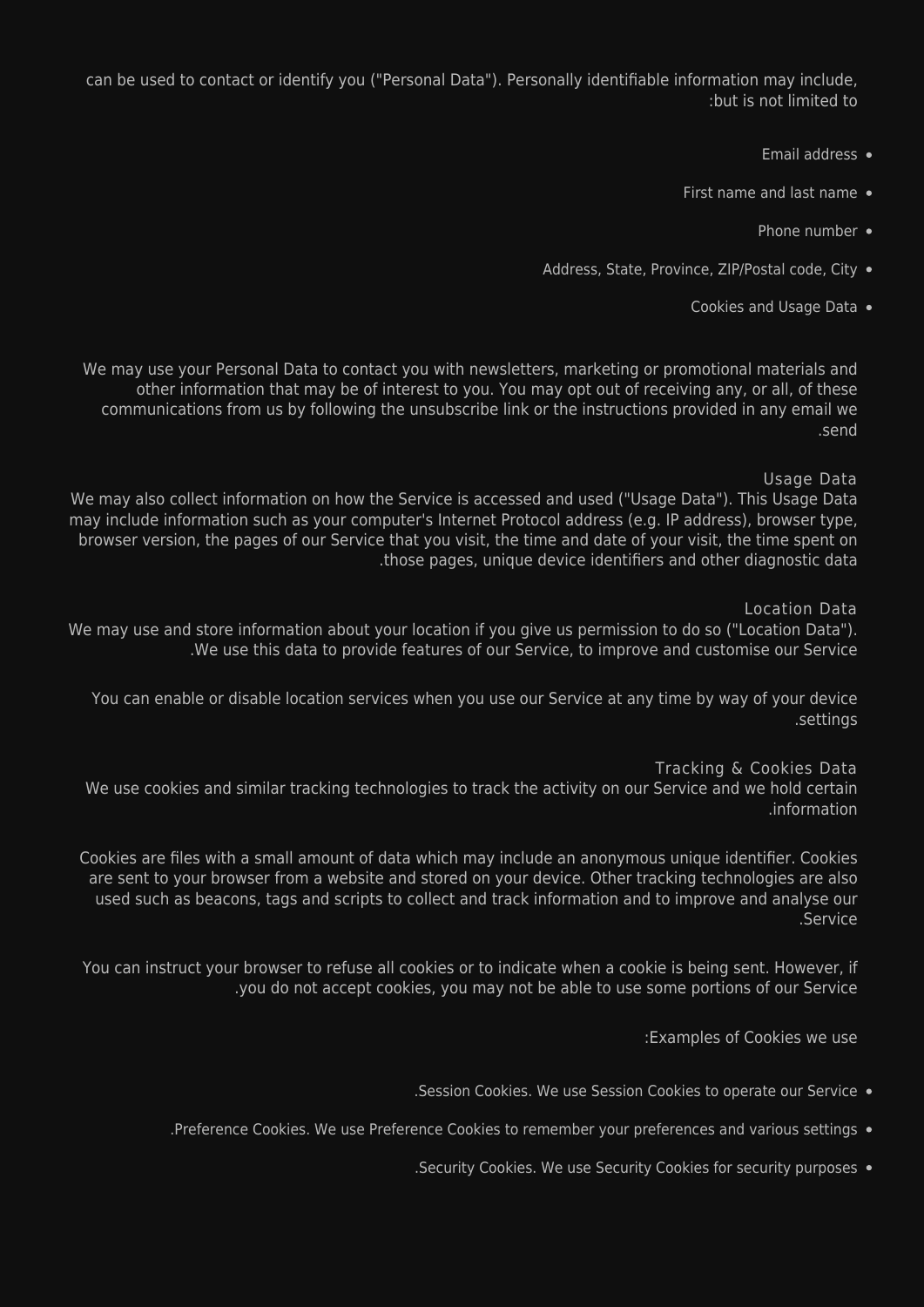## Use of Data

: Investizo LTD. uses the collected data for various purposes

- To provide and maintain our Service •
- To notify you about changes to our Service  $\bullet$
- To allow you to participate in interactive features of our Service when you choose to do so  $\bullet$ 
	- To provide customer support •
	- To gather analysis or valuable information so that we can improve our Service  $\bullet$ 
		- To monitor the usage of our Service .
		- To detect, prevent and address technical issues  $\bullet$
- To provide you with news, special offers and general information about other goods, services and events  $\bullet$ which we offer that are similar to those that you have already purchased or enquired about unless you have opted not to receive such information

## Legal Basis for Processing Personal Data under the General Data (Protection Regulation (GDPR

If you are from the European Economic Area (EEA), Investizo LTD. legal basis for collecting and using the personal information described in this Privacy Policy depends on the Personal Data we collect and the it context in which we collect it.

: Investizo LTD. may process your Personal Data because

- We need to perform a contract with you  $\bullet$ 
	- You have given us permission to do so •
- The processing is in our legitimate interests and it is not overridden by your rights  $\bullet$ 
	- For payment processing purposes
		- To comply with the law  $\bullet$

# Retention of Data

Investizo LTD, will retain your Personal Data only for as long as is necessary for the purposes set out in this Privacy Policy. We will retain and use your Personal Data to the extent necessary to comply with our legal obligations (for example, if we are required to retain your data to comply with applicable laws), resolve disputes and enforce our legal agreements and policies.

Investizo LTD, will also retain Usage Data for internal analysis purposes. Usage Data is generally retained for a shorter period of time, except when this data is used to strengthen the security or to improve the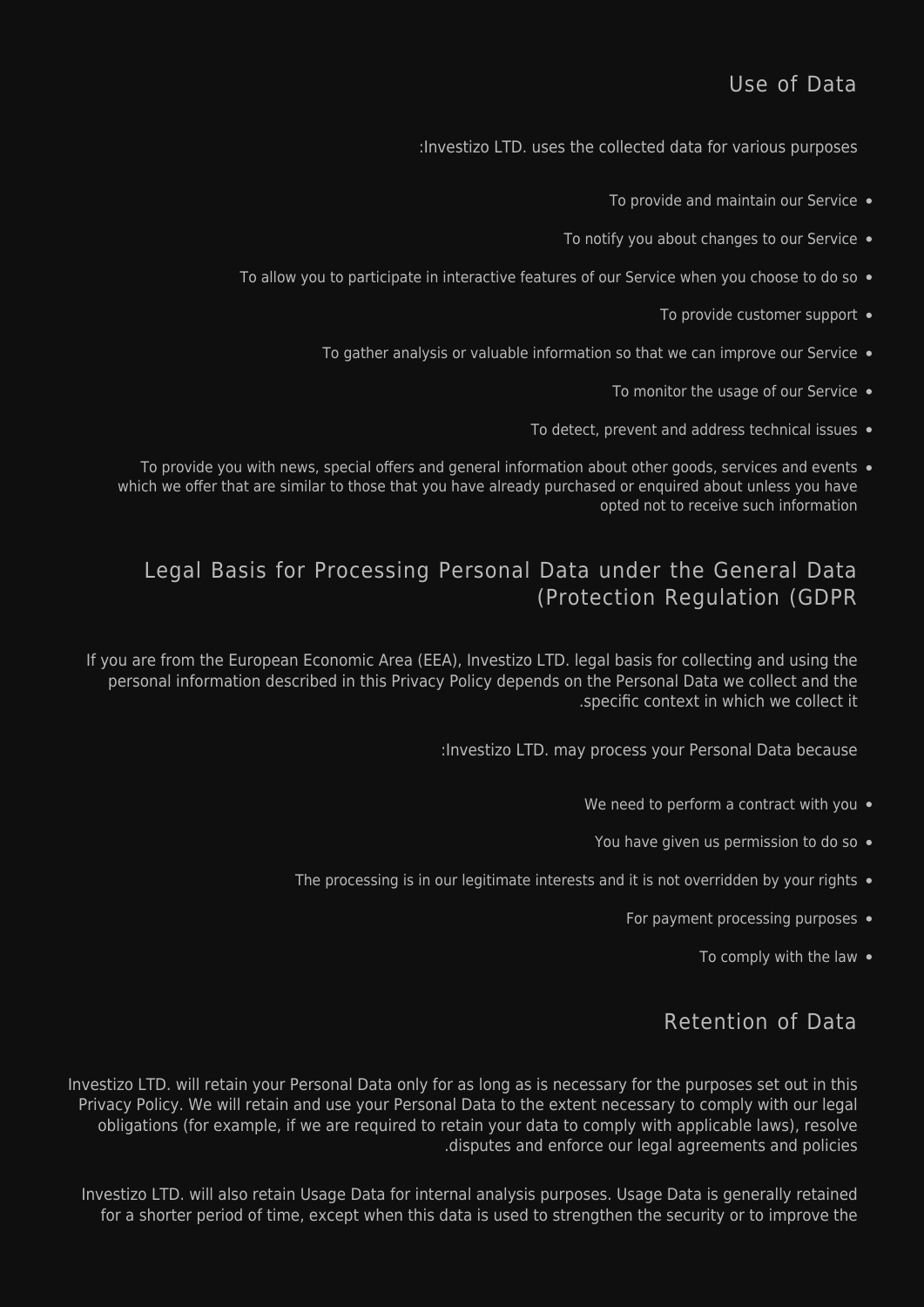functionality of our Service, or we are legally obligated to retain this data for longer periods.

## Transfer of Data

Your information, including Personal Data, may be transferred to - and maintained on - computers located outside of your state, province, country or other governmental jurisdiction where the data protection laws imay differ from those of your jurisdiction.

Your consent to this Privacy Policy followed by your submission of such information represents your .agreement to that transfer

Investizo LTD. will take all the steps reasonably necessary to ensure that your data is treated securely and in accordance with this Privacy Policy and no transfer of your Personal Data will take place to an organisation or a country unless there are adequate controls in place including the security of your data .and other personal information

## Disclosure of Data

## Disclosure for Law Enforcement

Under certain circumstances, Investizo LTD. may be required to disclose your Personal Data if required to (do so by law or in response to valid requests by public authorities (e.g. a court or a government agency).

#### Legal Requirements

tho is necessary to increase that the integration faith belief that such action is necessary to

- To comply with a legal obligation  $\bullet$
- . To protect and defend the rights or property of Investizo LTD  $\bullet$
- To prevent or investigate possible wrongdoing in connection with the Service  $\bullet$ 
	- To protect the personal safety of users of the Service or the public  $\bullet$ 
		- To protect against legal liability  $\bullet$

## Security of Data

The security of your data is important to us but remember that no method of transmission over the Internet or method of electronic storage is 100% secure. While we strive to use commercially acceptable security absolute security absolute its absolute security absolute security

## Your Data Protection Rights under the General Data Protection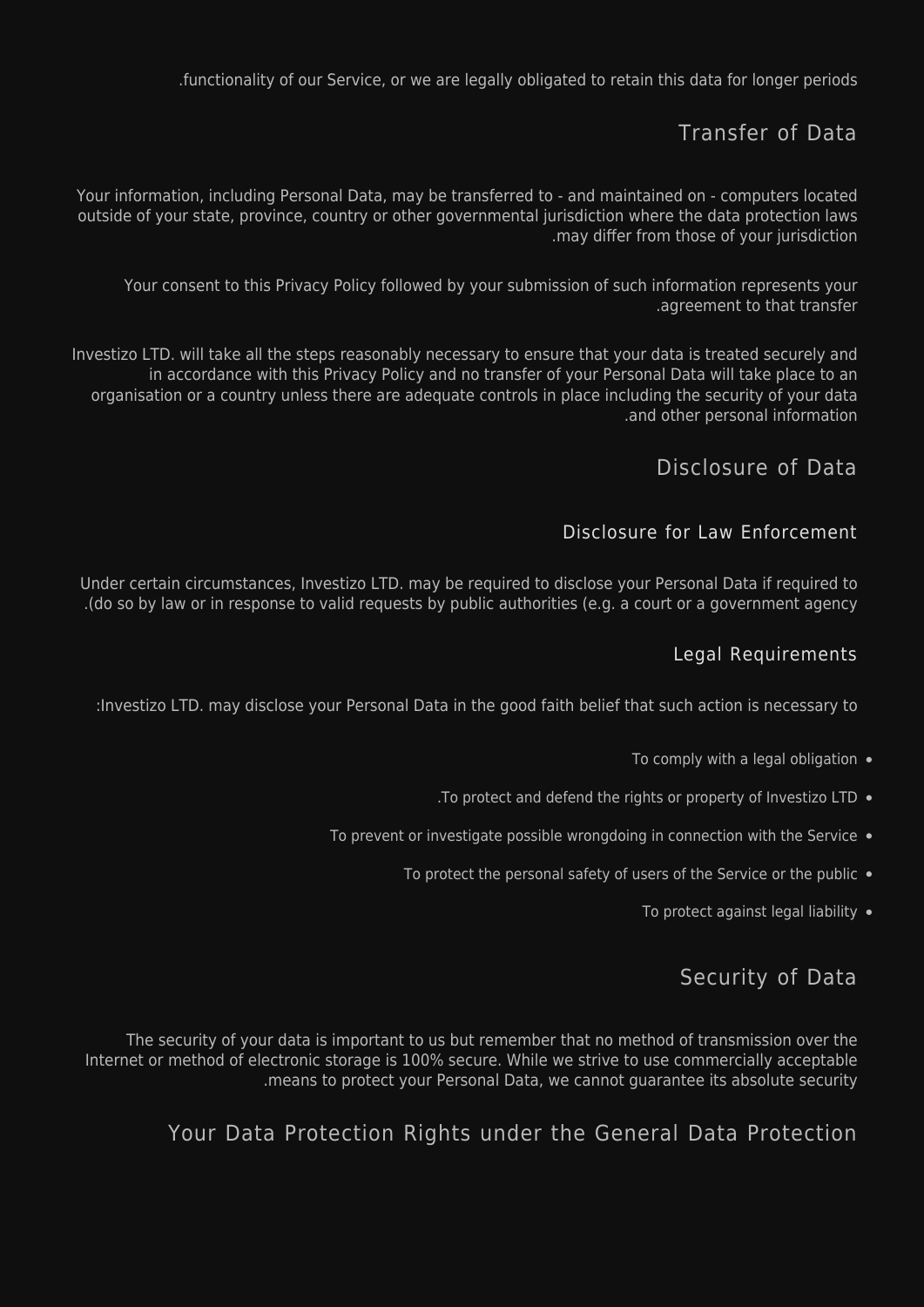# (Regulation (GDPR

If you are a resident of the European Economic Area (EEA), you have certain data protection rights. Investizo LTD, aims to take reasonable steps to allow you to correct, amend, delete or limit the use of your Data Personal.

If you wish to be informed about what Personal Data we hold about you and if you want it to be removed from our systems, please contact us.

: In certain circumstances, you have the following data protection rights

- The right to access, update or delete the information we have on you. Whenever made possible, you can  $\bullet$ access, update or request deletion of your Personal Data directly within your account settings section. If you are unable to perform these actions yourself, please contact us to assist you
	- The right of rectification. You have the right to have your information rectified if that information is  $\bullet$ incomplete or inaccurate.
		- The right to object. You have the right to object to our processing of your Personal Data  $\bullet$
	- The right of restriction. You have the right to request that we restrict the processing of your personal  $\bullet$ information.
- The right to data portability. You have the right to be provided with a copy of the information we have on you  $\bullet$ in a structured, machine-readable and commonly used format
- The right to withdraw consent. You also have the right to withdraw your consent at any time where Investizo  $\bullet$ .LTD. relied on your consent to process your personal information

. Please note that we may ask you to verify your identity before responding to such requests.

You have the right to complain to a Data Protection Authority about our collection and use of your Personal Data. For more information, please contact your local data protection authority in the European Economic CArea (EEA

## Service Providers

We may employ third party companies and individuals to facilitate our Service ("Service Providers"), provide the Service on our behalf, perform Service-related services or assist us in analysing how our .Service is used

These third parties have access to your Personal Data only to perform these tasks on our behalf and are publigated not to disclose or use it for any other purpose.

#### Analytics

We may use third-party Service Providers to monitor and analyse the use of our Service

Google Analytics •

Google Analytics is a web analytics service offered by Google that tracks and reports website traffic. Google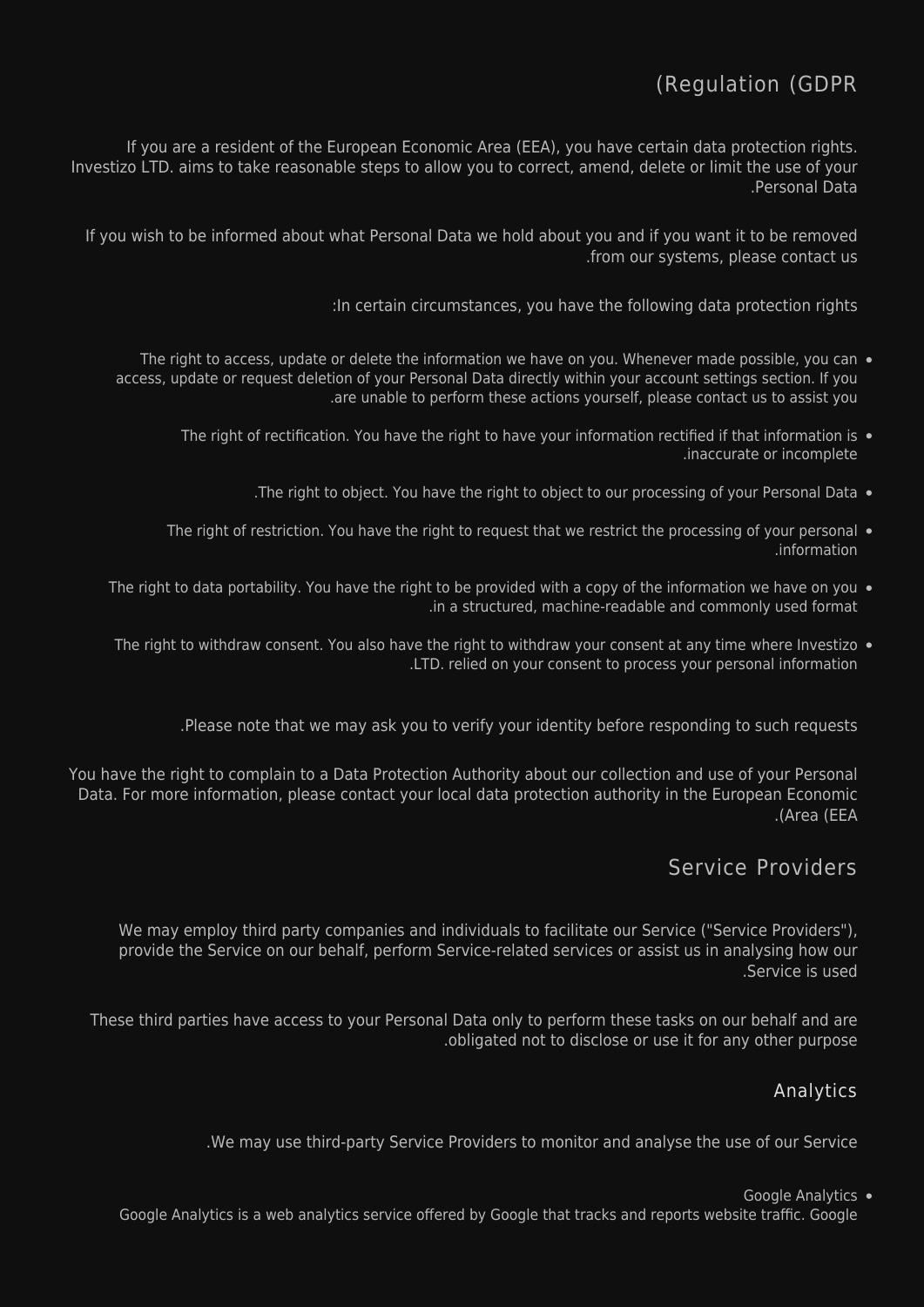uses the data collected to track and monitor the use of our Service. This data is shared with other Google services. Google may use the collected data to contextualise and personalise the ads of its own advertising .network

You can opt-out of having made your activity on the Service available to Google Analytics by installing the Google Analytics opt-out browser add-on. The add-on prevents the Google Analytics JavaScript (ga.js, analytics is and dc.js) from sharing information with Google Analytics about visits activity. For more information on the privacy practices of Google, please visit the Google Privacy & Terms web page: https://policies.google.com/privacy?hl=en

#### Behavioral Remarketing

Investizo LTD, uses remarketing services to advertise on third party websites to you after you visited our Service. We and our third-party vendors use cookies to inform, optimise and serve ads based on your past visits to our Service.

Google Ads (AdWords) .

. Google Ads (AdWords) remarketing service is provided by Google Inc. You can opt-out of Google Analytics for Display Advertising and customise the Google Display Network ads by visiting the Google Ads Settings page: http://www.google.com/settings/ads Google also recommends installing the Google Analytics Opt-out Browser Add-on https://tools.google.com/dlpage/gaoptout - for your web browser. Google Analytics Opt-out Browser Add-on provides visitors with the ability to prevent their data from being collected and used by Google Analytics. For more information on the privacy practices of Google, please visit the Google Privacy & Terms web page: https://policies.google.com/privacy?hl=en

Facebook

Facebook remarketing service is provided by Facebook Inc. You can learn more about interest-based advertising from Facebook by visiting this page: https://www.facebook.com/help/164968693837950 To opt-out from Facebook's interest-based ads, follow these instructions from Facebook: https://www.facebook.com/help/568137493302217 Facebook adheres to the Self-Regulatory Principles for Online Behavioural Advertising established by the Digital Advertising Alliance. You can also opt-out from Facebook and other participating companies through

the Digital Advertising Alliance in the USA http://www.aboutads.info/choices/, the Digital Advertising Alliance of Canada in Canada http://youradchoices.ca/ or the European Interactive Digital Advertising Alliance in Europe http://www.youronlinechoices.eu/, or opt-out using your mobile device settings. For more information on the privacy practices of Facebook, please visit Facebook's Data Policy: https://www.facebook.com/privacy/explanation

## Payments

We may provide paid products and/or services within the Service. In that case, we use third-party services for payment processing (e.g. payment processors).

party payment processors whose use of your personal information is governed by their Privacy Policy. We will not store or collect your payment card details. That information is provided directly to our third-These payment processors adhere to the standards set by PCI-DSS as managed by the PCI Security Standards Council, which is a joint effort of brands like Visa, MasterCard, American Express and Discover. . PCI-DSS requirements help ensure the secure handling of payment information

# Links to Other Sites

Our Service may contain links to other sites that are not operated by us. If you click a third party link, you